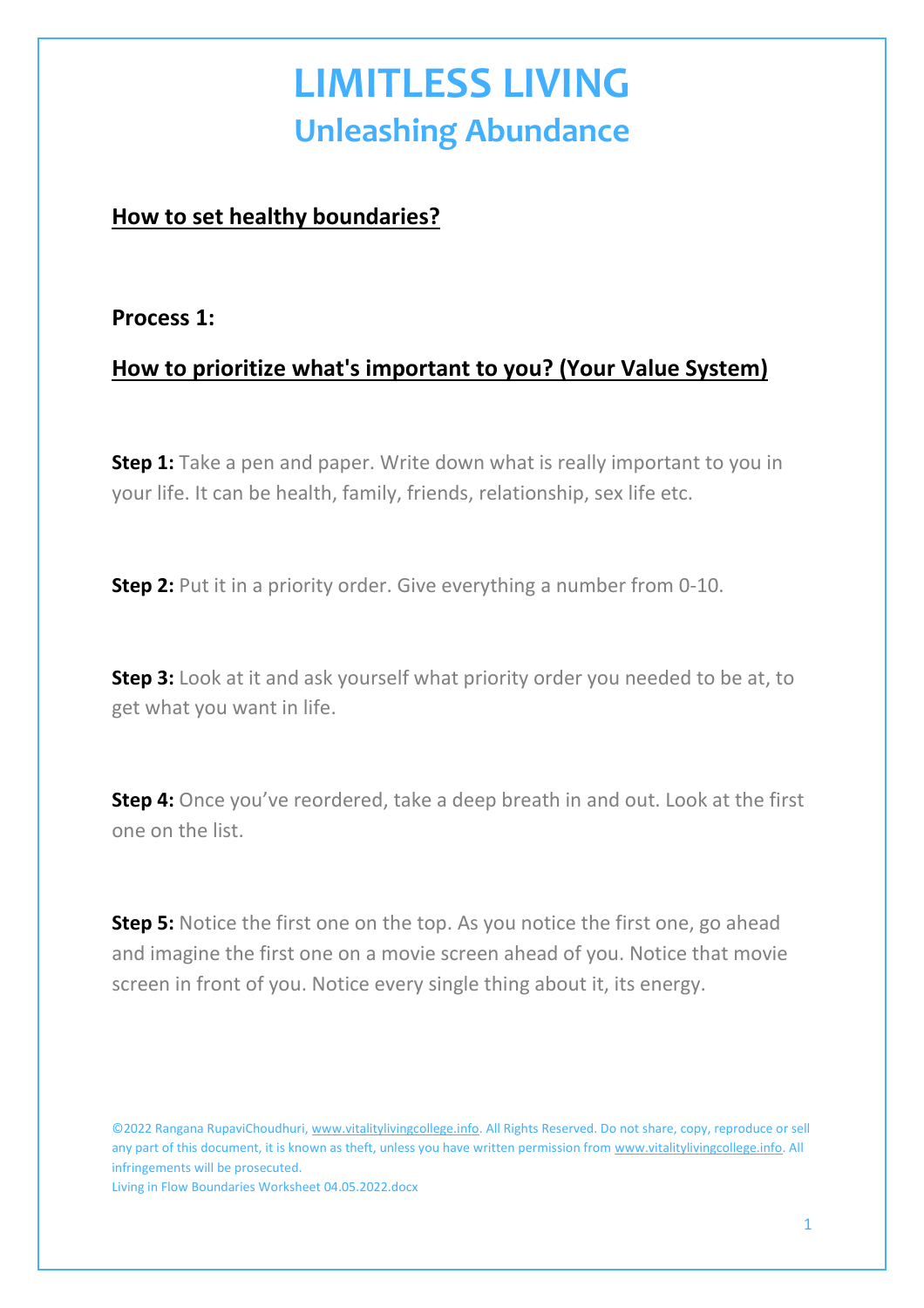# **LIMITLESS LIVING Unleashing Abundance**

**Step 6:** Take that image in front of you. Put it in a circle beneath you. Notice it from the above. Step into that circle doing that action. Notice yourself doing that action; doing all the things that are in alignment with that number 1 value.

**Step 7:** Step out of the circle. Move everything from that circle in your heart. Let it go in all the cells of your body. Notice how easy it is for you to live your life day-to-day.

**Step 8:** Notice how would it be when you are living the life that you desire.

**Step 9: Open your eyes now.** 

#### **Process 2**

#### **How to create the right energy to set the boundaries you want?**

Question: What does your energy have to be to what the person wants (Let's call what they want option A)?

Pause, let them respond.

Answer: \_\_\_\_\_\_\_\_\_\_ (Let's call this option B)

©2022 Rangana RupaviChoudhuri, [www.vitalitylivingcollege.info.](about:blank) All Rights Reserved. Do not share, copy, reproduce or sell any part of this document, it is known as theft, unless you have written permission from [www.vitalitylivingcollege.info.](about:blank) All infringements will be prosecuted.

Living in Flow Boundaries Worksheet 04.05.2022.docx